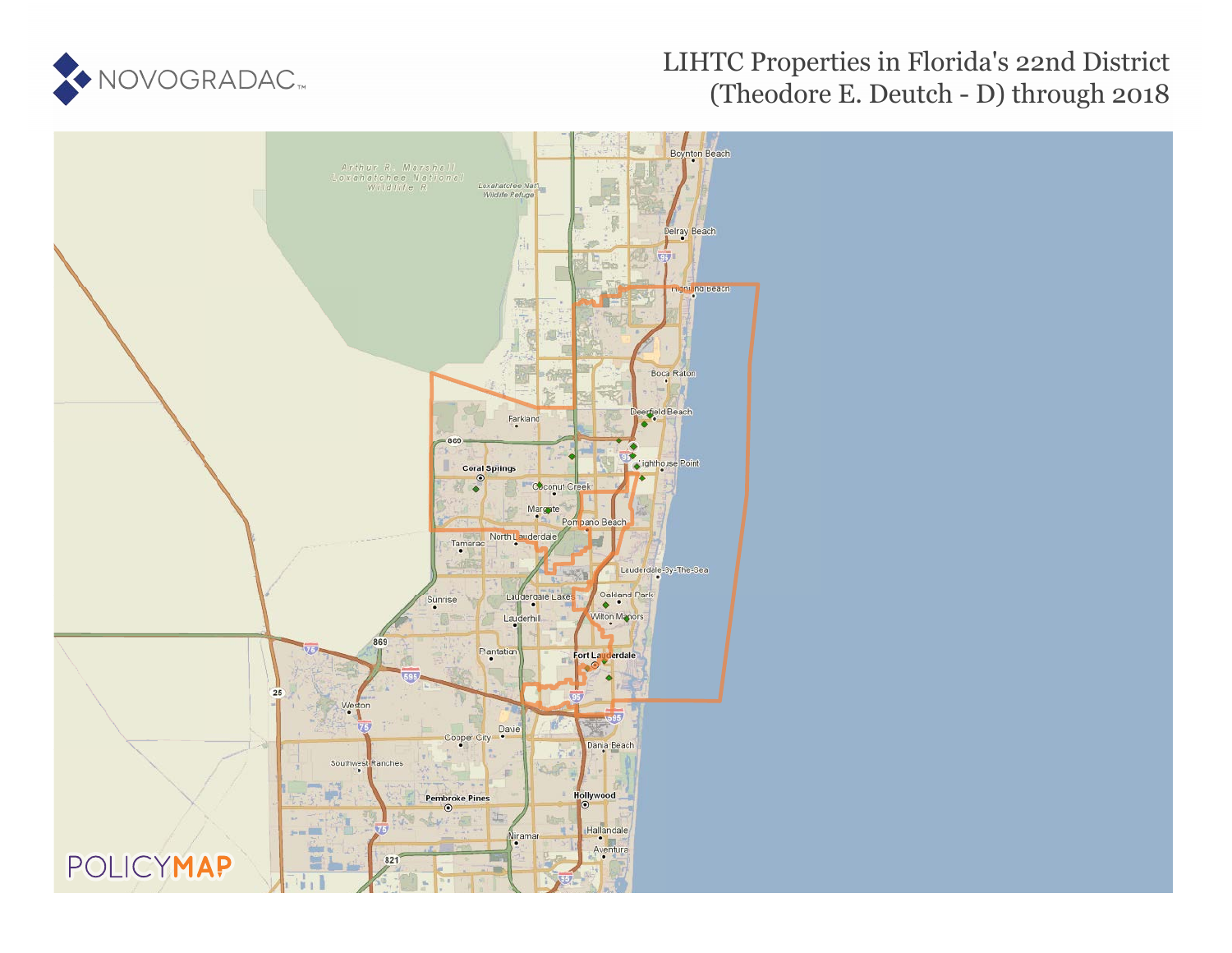## LIHTC Properties in Florida's 22nd District Through 2018

| <b>Project Name</b>                                  | <b>Address</b>                           | City                             | <b>State</b> | <b>Zip Code</b> | <b>Nonprofit</b><br><b>Sponsor</b> | <b>Allocation</b><br>Year | Annual<br><b>Allocated</b><br>Amount | in Service | <b>Year Placed Construction</b><br><b>Type</b> | <b>Total</b><br><b>Units</b> | Low<br><b>Income</b><br><b>Units</b> | <b>Rent or</b><br><b>Income</b><br><b>Ceiling</b> | <b>Credit</b><br><b>Percentag Exempt</b><br>$\bullet$ | Tax-<br><b>Bond</b> | <b>HUD Multi-</b><br>Family<br><b>Financing/Rent</b><br>al Assistance |
|------------------------------------------------------|------------------------------------------|----------------------------------|--------------|-----------------|------------------------------------|---------------------------|--------------------------------------|------------|------------------------------------------------|------------------------------|--------------------------------------|---------------------------------------------------|-------------------------------------------------------|---------------------|-----------------------------------------------------------------------|
| HIGHLAND GARDENS 331 NE 48TH<br>II                   | <b>ST</b>                                | POMPANO BEACH FL                 |              | 33064           | Yes                                | 2009                      | \$1,500,000                          | 2008       | <b>New Construction</b>                        | 100                          | 100                                  | 60% AMGI                                          | 70%<br>present<br>value                               | No                  |                                                                       |
| <b>PALMS OF</b><br><b>DEERFIELD BEACH</b>            | 411 NW FIRST<br>TER                      | DEERFIELD<br><b>BEACH</b>        | ${\rm FL}$   | 33441           | No                                 | 2009                      | \$493,384                            | 2008       | New Construction                               | 56                           | 56                                   | 60% AMGI                                          | 30%<br>present<br>value                               | Yes                 |                                                                       |
| <b>TALLMAN PINES II</b>                              | 700 NE 41ST<br><b>STREET</b>             | <b>DEERFIELD</b><br><b>BEACH</b> | ${\rm FL}$   | 33442           | No                                 | 2010                      | \$214,875                            | 2008       | <b>New Construction</b>                        | 24                           | 24                                   | 60% AMGI                                          | 30%<br>present<br>value                               | Yes                 |                                                                       |
| <b>TALLMAN PINES</b>                                 |                                          | 700 NE 41ST ST POMPANO BEACH FL  |              | 33064           | No                                 | 2010                      | \$2,435,000                          | 2009       | New Construction                               | 176                          | 176                                  | 60% AMGI                                          | 70%<br>present<br>value                               | No                  |                                                                       |
| <b>ECLIPSE</b>                                       | <b>307 NW 1ST</b><br><b>AVENUE</b>       | FT LAUDERDALE FL                 |              | 33301           | Yes                                | 2010                      | \$2,435,000                          | 2009       | <b>New Construction</b>                        | 101                          | 79                                   | 60% AMGI                                          | 70%<br>present<br>value                               | No                  |                                                                       |
| PINNACLE AT<br><b>TARPON RIVER</b>                   | 805 SE 3RD<br><b>AVENUE</b>              | FT. LAUDERDALE FL                |              | 33316           | No                                 | Insufficient<br>Data      | \$2,561,000                          | 2015       | <b>New Construction</b>                        | 112                          | 100                                  | 60% AMGI                                          | 30%<br>present<br>value                               | No                  |                                                                       |
| OAKLAND PRESERVE PRESERVE                            | 3700 OAKLAND<br><b>WAY</b>               | OAKLAND PARK FL                  |              | 33334           | Yes                                | 2014                      | \$1,435,000                          | 2018       | <b>New Construction</b>                        | 80                           | $\bf{0}$                             | 60% AMGI                                          | 70%<br>present<br>value                               |                     |                                                                       |
| <b>RESIDENCES AT</b><br><b>CRYSTAL LAKE</b>          | 350 N.E. 32ND<br>COUNT                   | POMPANO BEACH FL                 |              | 33064           | No                                 | 2015                      | \$827,679                            | 2018       | <b>New Construction</b>                        | 92                           | $\bf{0}$                             | 60% AMGI                                          | 30%<br>present<br>value                               |                     |                                                                       |
| <b>ARBOR VIEW</b>                                    | <b>3100 N STATE</b><br>ROAD <sub>7</sub> | $\ensuremath{\mathsf{MARGATE}}$  | FL           | 33063           | No                                 | 2016                      | \$1,967,002                          | 2019       | Not Indicated                                  | 100                          | $\bf{0}$                             | 60% AMGI                                          | 70%<br>present<br>value                               |                     |                                                                       |
| <b>RESIDENCES AT</b><br><b>EQUALITY PARK</b>         | N DIXIE HWY<br>AT NE 20TH<br>DR          | <b>WILTON</b><br><b>MANORS</b>   | ${\rm FL}$   | 33305           | Yes                                | 2016                      | \$1,092,894                          | 2019       | Not Indicated                                  | 48                           | $\bf{0}$                             | 60% AMGI                                          | 70%<br>present<br>value                               |                     |                                                                       |
| ST. ANDREW TOWER 2700 NW 99TH CORAL SPRINGS FL<br>II | <b>AVENUE</b>                            |                                  |              | 33065           | Yes                                | 2015                      | \$1,660,000                          | 2019       | Not Indicated                                  | 219                          | $\bf{0}$                             | 60% AMGI                                          | 70%<br>present<br>value                               |                     |                                                                       |
| <b>STANLEY TERRACE</b>                               | 400-414 SW<br>2ND STREET                 | <b>DEERFIELD</b><br><b>BEACH</b> | ${\rm FL}$   | 33441           | No                                 | 2013                      | \$380,050                            | 2019       | Not Indicated                                  | 96                           | $\bf{0}$                             | 60% AMGI                                          | 30%<br>present<br>value                               |                     |                                                                       |
| <b>LAKES AT</b><br><b>DEERFIELD</b>                  | 1100 S<br><b>MILITARY</b><br>TRAIL       | <b>DEERFIELD</b><br><b>BEACH</b> | FL.          | 33442           |                                    | 1996                      | \$0                                  | 1995       | Not Indicated                                  | 212                          | 43                                   |                                                   | 30 %<br>present<br>value                              | Yes                 |                                                                       |